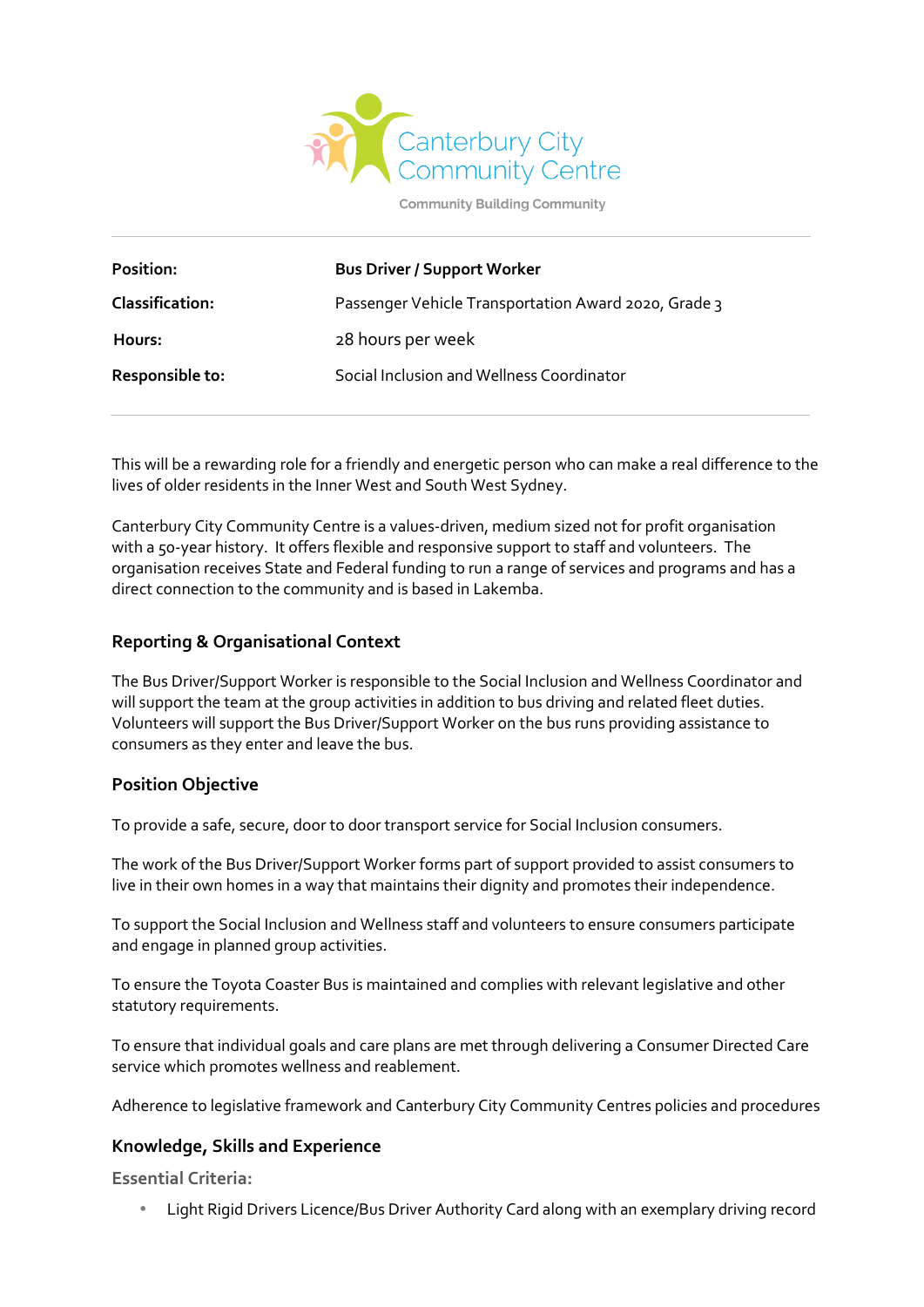- Good knowledge of the operating area (Canterbury Bankstown and the Inner West)
- Ability to work independently with minimal supervision and collaboratively in a team based work environment.
- Appreciation and enjoyment in working with older people
- Patient, supportive and non-judgemental with sound interpersonal skills
- Good time- management skills and administrative skills
- Punctual, reliable, and committed to delivering high quality services
- First Aid Certificate, Manual Handling skills or willingness to obtain
- Capacity to communicate electronically including mobile phone and email
- Reasonable level of fitness to undertake work of a physical nature (as detailed in the duties of the role)

**Desirable Criteria:**

- Cross cultural skills and ability to understand and deliver services to older people (some of whom are frail) and those with additional needs
- Community language
- Experience and understanding of the needs of people with dementia

# **Principle Duties**

## **Job Demands**

Physical capabilities are required to meet the demands of the job and tasks undertaken. The job may require the manual handling and use of the wheelchair hoist and undertaking tasks that require a minimum level of fitness. The physical capabilities include, but are not limited by: -

- Bending
- Kneeling
- Squatting
- Occasional awkward postures (i.e., accessing seat belts on the fold-down seats)

Potentially dealing with challenging situations involving passengers requiring intervention from other services i.e., police, ambulance, emergency services, etc.

**Principle Tasks**

- Assisting consumers with transport to and from social activities.
- Ability to plan ahead, route preparation and ability to keep on schedule in an area that is subject to high levels of traffic congestion, major arterial routes and traffic calming devices.
- Assisting consumers on and off the bus and ensuring permission is granted prior to providing assistance (in the absence of volunteers)
- Assisting with day to day running of day centre activities
- Assist consumers meet other goals as determined in their care plan
- Coordinate and ensure compliance with vehicle legislative requirements of centre vehicles (utes, sedan and Toyota Coaster) – including insurance, registration, servicing and cleaning through electronic reminder system.